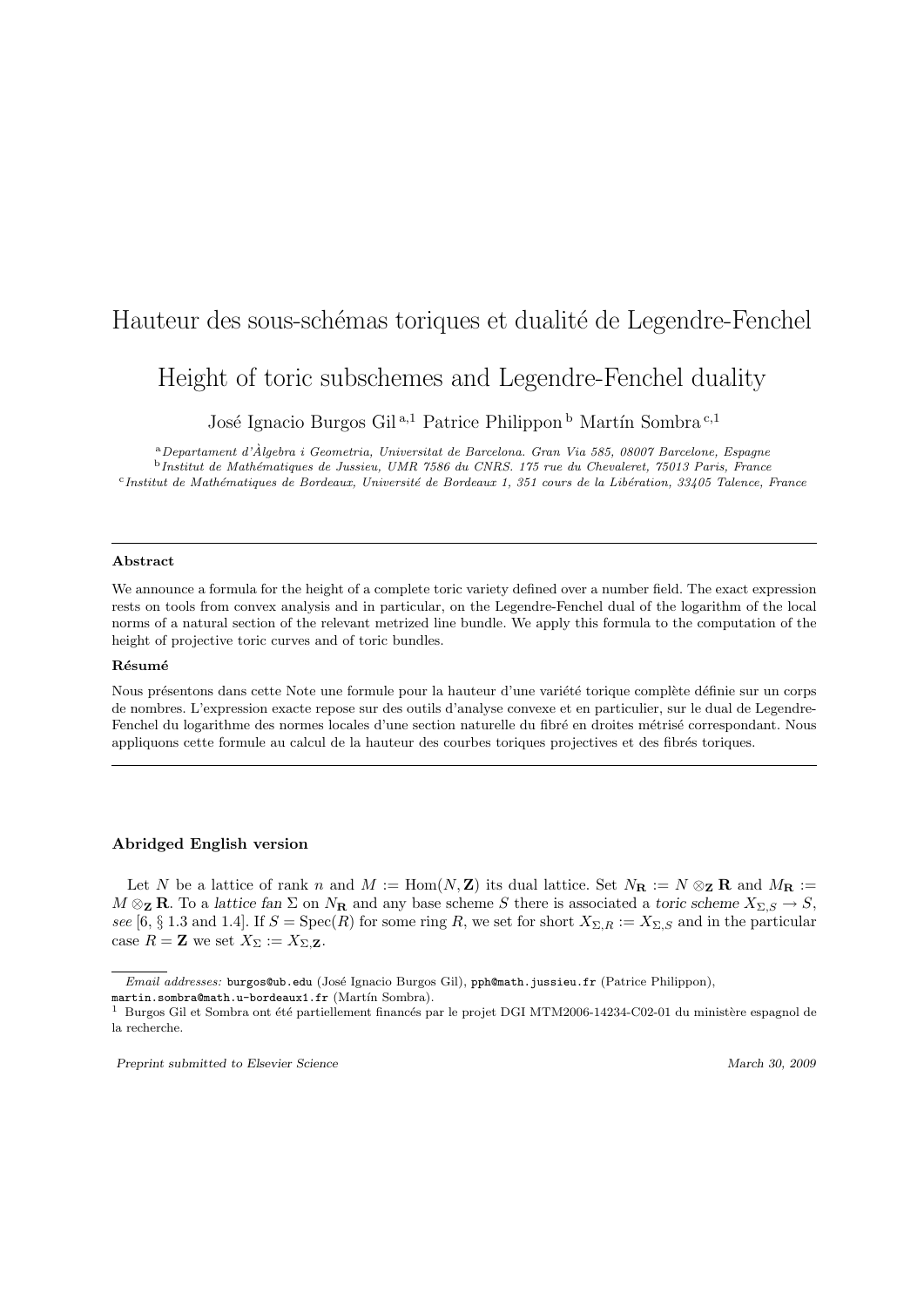The scheme  $X_{\Sigma,S}$  is flat over the basis S and of relative dimension n. It is proper whenever the fan  $\Sigma$ covers the whole of  $N_{\bf R}$  and it is smooth over S whenever each cone of  $\Sigma$  is generated by a subset of a basis of  $N$ , see [6,  $\S$  2.4 and 2.1]. We will assume both properties from now on.

This scheme is equipped with an action  $*$  of an algebraic torus  $\mathbf{T}_{N,S} \simeq (\mathbf{G}_{m,S})^n$  which extends the natural action of  $\mathbf{T}_{N,S}$  on itself. This action has a dense orbit, denoted  $X_{\Sigma,S}^{\circ}$ . In particular, the complex torus  $\mathbf{T}_N(\mathbf{C}) \simeq (\mathbf{C}^*)^n$  acts on the set of complex points  $X_\Sigma(\mathbf{C})$ . The quotient of  $X_\Sigma(\mathbf{C})$  by the compact subtorus  $\{t \in \mathbf{T}_N(\mathbf{C}) : |t| = 1\}$  is the associated variety with corners, denoted  $X_{\Sigma}(\mathbf{R}_{\geq 0})$ . The dense open subset  $X_{\Sigma}^{\circ}(\mathbf{R}_{\geq 0})$  of this variety with corners can be identified with  $\text{Hom}(M,\mathbf{R}_{>0})$  [6, § 4.1] and, since  $N_{\rm R} \simeq \text{Hom}(M, \mathbf{R})$ , the usual exponential map gives by composition the parameterization :

$$
N_{\mathbf{R}} \to X_{\Sigma}^{\circ}(\mathbf{R}_{\geq 0}) \ , \quad u \mapsto \exp(-u) \ .
$$

A virtual support function is a continuous function  $\Psi : N_{\mathbf{R}} \to \mathbf{R}$  whose restriction to each of the cones of  $\Sigma$  is an element of M. Such a function defines an invariant Cartier divisor  $D_{\Psi}$  of  $X_{\Sigma,S}$  or equivalently, an equivariant line bundle  $L_{\Psi,S}$  together with an equivariant rational section  $s_{\Psi}: X_{\Sigma,S} \dashrightarrow L_{\Psi,S}$  such that div( $s_{\Psi}$ ) =  $D_{\Psi}$ , see [6, § 3.3 and 3.4]. The divisor  $D_{\Psi}$  is relatively ample if and only if  $\Psi$  is concave and restricts to different elements of M on each of the maximal cones of  $\Sigma$ . We will suppose this from now on. Under this assumption, the polyhedron

$$
\Delta_{\Psi} := \{ x \in M_{\mathbf{R}} : \langle x, y \rangle \ge \Psi(y) \text{ for all } y \in N_{\mathbf{R}} \} \subset M_{\mathbf{R}}
$$

is a n-dimensional polytope. The elements of  $\Delta_{\Psi} \cap M$  are a basis of the **Z**-module  $\Gamma(X_{\Sigma}, L_{\Psi})$  of global sections of  $L_{\Psi}$ .

Now let K be a number field,  $\mathcal{O}_K$  its ring of integers and  $\mathcal{M}_K$  the set of places of K. For each place  $v \in \mathcal{M}_K$  we let  $\mathbf{C}_v$  denote the completion with respect to v of an algebraic closure of K. The schemes  $X_{\Sigma,\mathcal{O}_K}$  and  $L_{\Psi,\mathcal{O}_K}$  are  $\mathcal{O}_K$ -models of  $X_{\Sigma,K}$  and  $L_{\Psi,K}$ , respectively. For each  $v \in \mathcal{M}_K$ , we will consider a metric  $\|\cdot\|_v$  on  $L_\Psi(\mathbf{C}_v)$ , invariant under the action of the subtorus  $\{t \in \mathbf{T}_N(\mathbf{C}_v) : |t|_v = 1\}$ . For an Archimedian place v, the metric will be any equivariant admissible metric, that is, the uniform limit of a sequence of smooth and positive Hermitian metrics on  $L_{\Psi}(\mathbf{C})$ . For a finite place v, the metric will be canonically given by the integral model  $L_{\Psi, \mathcal{O}_K}$ . We denote by  $\overline{L}_{\Psi}$  the line bundle metrized in this way and by  $h_{\overline{L}_{\Psi}}$  the corresponding height function for subschemes of  $X_{\Sigma,\mathcal{O}_K}$ , as defined through arithmetic intersection theory [2,7,11].

We now turn to toric subschemes of  $X_{\Sigma,\mathcal{O}_K}$ . Let Q be a saturated sublattice of N of rank d and let  $P := M/Q^{\perp}$  be its dual lattice. Set  $Q_{\mathbf{R}} := Q \otimes_{\mathbf{Z}} \mathbf{R}$  and  $P_{\mathbf{R}} := P \otimes_{\mathbf{Z}} \mathbf{R}$  and let dVol<sub>PR</sub> be the Haar measure of  $P_{\mathbf{R}}$  which gives volume 1 to any fundamental domain of P. The fan  $\Sigma$  induces a lattice fan  $\Sigma_Q := \Sigma \cap Q_R$  on  $Q_R$  and the toric scheme  $X_{\Sigma_Q}$  is naturally included into  $X_{\Sigma}$ . For a given K-point  $\alpha \in X_{\Sigma}^{\circ}(K)$ , we then consider the toric subscheme  $Y_{Q,\alpha}$  defined as the Zariski closure in  $X_{\Sigma,\mathcal{O}_K}$  of the translate  $\alpha * X_{\Sigma_O,K} \subset X_{\Sigma,K}$ . The restriction of the virtual support function  $\Psi$  to  $\Sigma_Q$  defines the restriction of the line bundle  $L_{\Psi}$  to  $Y_{Q,\alpha}$  together with the associated polytope

$$
\Delta_Q := \{ x \in P_\mathbf{R} : \langle x, y \rangle \ge \Psi(y) \text{ for all } y \in Q_\mathbf{R} \} \subset P_\mathbf{R} .
$$

For each  $v \in \mathcal{M}_K$ , the restriction of the exponential map to the affine subspace  $Q_{\mathbf{R}} - \log |\alpha|_v$  of  $N_{\mathbf{R}}$ gives a parameterization of the associated variety with corners  $Y_{Q,|\alpha|_v}$ :

$$
Q_{\mathbf{R}} \xrightarrow{\cdot -\log|\alpha|_v} Q_{\mathbf{R}} - \log|\alpha|_v \subset \mathbf{N}_{\mathbf{R}} \xrightarrow{\exp(-\cdot)} Y^{\circ}_{Q, |\alpha|_v}(\mathbf{R}_{\geq 0}) \subset X^{\circ}_{\Sigma}(\mathbf{R}_{\geq 0}) \ .
$$

The relevant function for our main result (Theorem 0.1 below) is then

$$
f_{Q,\alpha,v}: Q_{\mathbf{R}} \to \mathbf{R}
$$
,  $u \mapsto \log ||s_{\Psi} \circ \exp(-u + \log |\alpha|_v) ||_v$ ,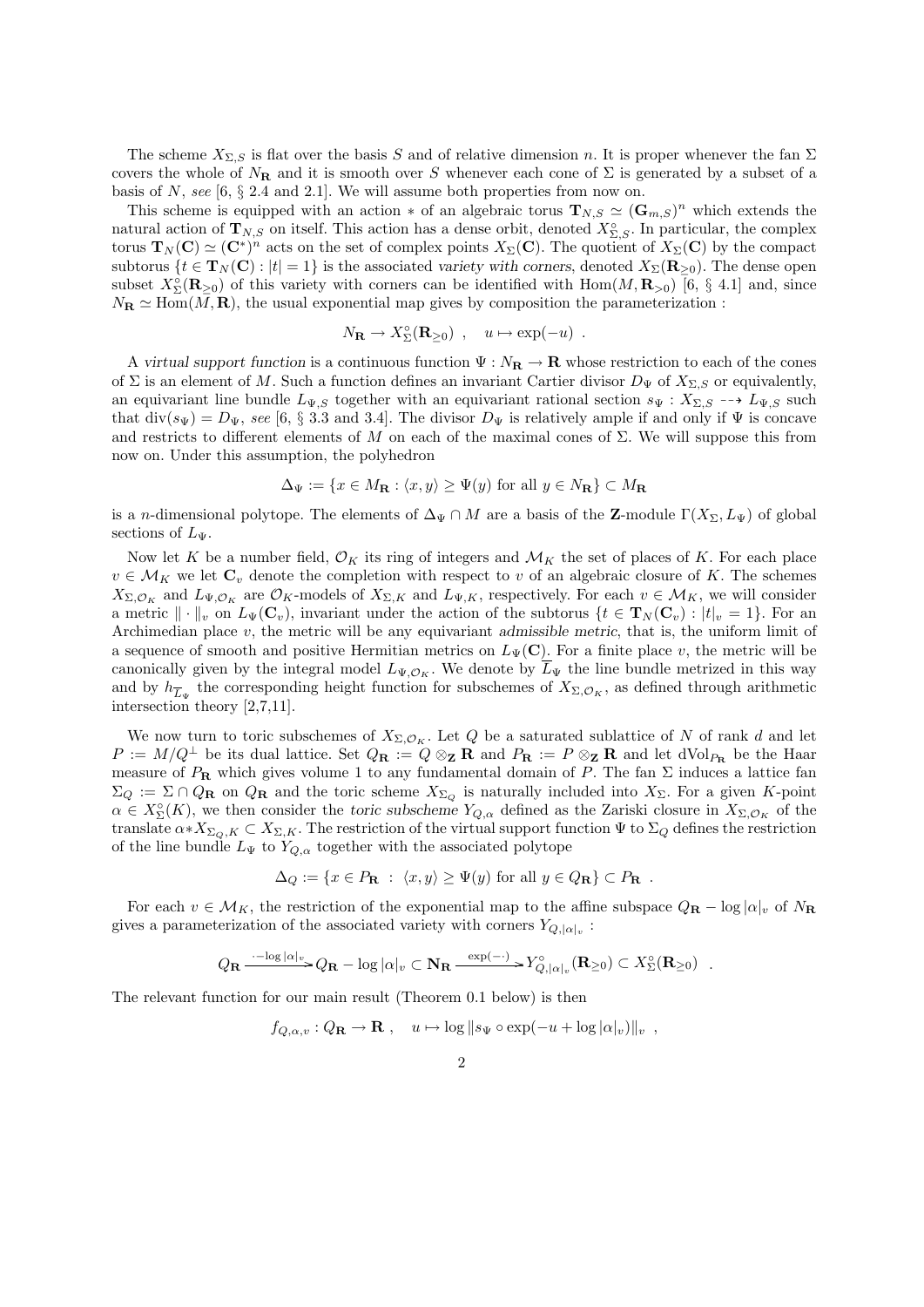which is a concave function. It actually also depends on  $\Sigma$  and  $\Psi$  but these parameters are supposed fixed and they are omitted from the notation. For the particular case  $Y_{Q,\alpha} = X_{\Sigma}$ , we set for short  $f_v := f_{Q,\alpha,v}$ . We consider its Legendre-Fenchel dual (see [10], translated to concave functions)

$$
\check{f}_{Q,\alpha,v}: M_{\mathbf{R}} \to \mathbf{R} \cup \{-\infty\} , \quad x \mapsto \min\left\{ \langle x,y \rangle - f_{Q,\alpha,v}(y) : y \in Q_{\mathbf{R}} \right\} .
$$

The stability set of a concave function is the set of points where its Legendre-Fenchel dual is  $> -\infty$ . It turns out that the stability set of  $f_{Q,\alpha,v}$  is the polytope  $\Delta_Q$  and that  $f_{Q,\alpha,v}$  is continuous and concave on  $\Delta_{\mathcal{O}}$ .

Theorem 0.1 In the above setting and notations, we have :

$$
h_{\overline{L}_{\Psi}}(Y_{Q,\alpha}) = (d+1)! \sum_{v \in \mathcal{M}_K} \frac{[K_v : \mathbf{Q}_v]}{[K : \mathbf{Q}]} \int_{\Delta_Q} \check{f}_{Q,\alpha,v} d\text{Vol}_{P_{\mathbf{R}}}.
$$

## Version française

L'étude des hauteurs des variétés toriques a fait l'objet de plusieurs travaux. Les premiers calculs concernent des familles d'hypersurfaces projectives pour la hauteur associée à la métrique de Fubini-Study [1,4,5]. Puis, C. Mourougane a déterminé la torsion analytique et la hauteur des surfaces de Hirzebruch [8], voir aussi § 2 ci-dessous. Dans une autre direction, R. Berman et S. Boucksom ont récemment determiné la capacité analytique d'un fibré en droites hermitien sur une variété torique lisse (résultat non publié) : dans ce cadre, ils montrent que "l'énergie" du fibré metrisé est égale à l'intégrale du dual de Legendre-Fenchel du logarithme de la norme d'une section, qui intervient aux places archimediennes de notre théorème 0.1.

D'un autre côté, la hauteur relative à la métrique canonique (ou hauteur normalisée) des variétés toriques projectives est exprimée en termes combinatoires dans [9]. Nous annonçons ici une généralisation de ce résultat à des métriques quelconques ; la preuve et les détails paraîtront dans [4].

Dans la suite nous reprenons les définitions et notations introduites dans la version anglaise ci-dessus.

**Théorème 0.1** Avec les notations introduites précédemment, soit  $Q$  un sous-réseau saturé de N de rang d et  $\alpha$  un point de  $X_{\Sigma}^{\circ}(K)$ . Soit  $Y_{Q,\alpha} \subset X_{\Sigma,K}$  le sous-schéma torique et  $\Delta_Q \subset P_R$  le polytope associés. Pour chaque place v de K notons  $\check{f}_{Q,\alpha,v}$ :  $\Delta_Q \to \mathbf{R}$  le dual de Legendre-Fenchel du logarithme de la norme de la section  $s_{\Psi}|_{Y_{Q,\alpha}^{\circ}}$ . Alors :

$$
h_{\overline{L}_{\Psi}}(Y_{Q,\alpha}) = (d+1)! \sum_{v \in \mathcal{M}_K} \frac{[K_v : \mathbf{Q}_v]}{[K : \mathbf{Q}]} \int_{\Delta_Q} \check{f}_{Q,\alpha,v} d\text{Vol}_{P_{\mathbf{R}}}.
$$

Ce résultat est un analogue arithmétique de l'identité

$$
\deg_{L_{\Psi}}(Y_{Q,\alpha}) = d! \operatorname{Vol}_{P_{\mathbf{R}}}(\Delta_Q) . \tag{1}
$$

Sa démonstration repose sur une comparaison du comportement des deux membres de l'égalité lors de l'intersection par des diviseurs toriques [3]. L'expression des termes locaux de la hauteur comme intégrale sur un polytope permet, dans certains cas, de les calculer explicitement, voir par exemple le corollaire 1.2 et la formule (2) du § 1 ainsi que la proposition 2.1, ci-dessous.

Pour chaque place  $v \in \mathcal{M}_K$ , la fonction  $f_{Q,\alpha,v} : N_{\mathbf{R}} \to \mathbf{R}$  encode la géométrie du fibré en droites métrisé  $\overline{L}_{\Psi}$  au dessus du sous-schéma  $Y_{Q,\alpha}$ . Cette famille adélique de fonctions concaves semble jouer en géométrie arithmétique des schémas toriques, le rôle du polytope dans la géométrie algébrique de ces schémas.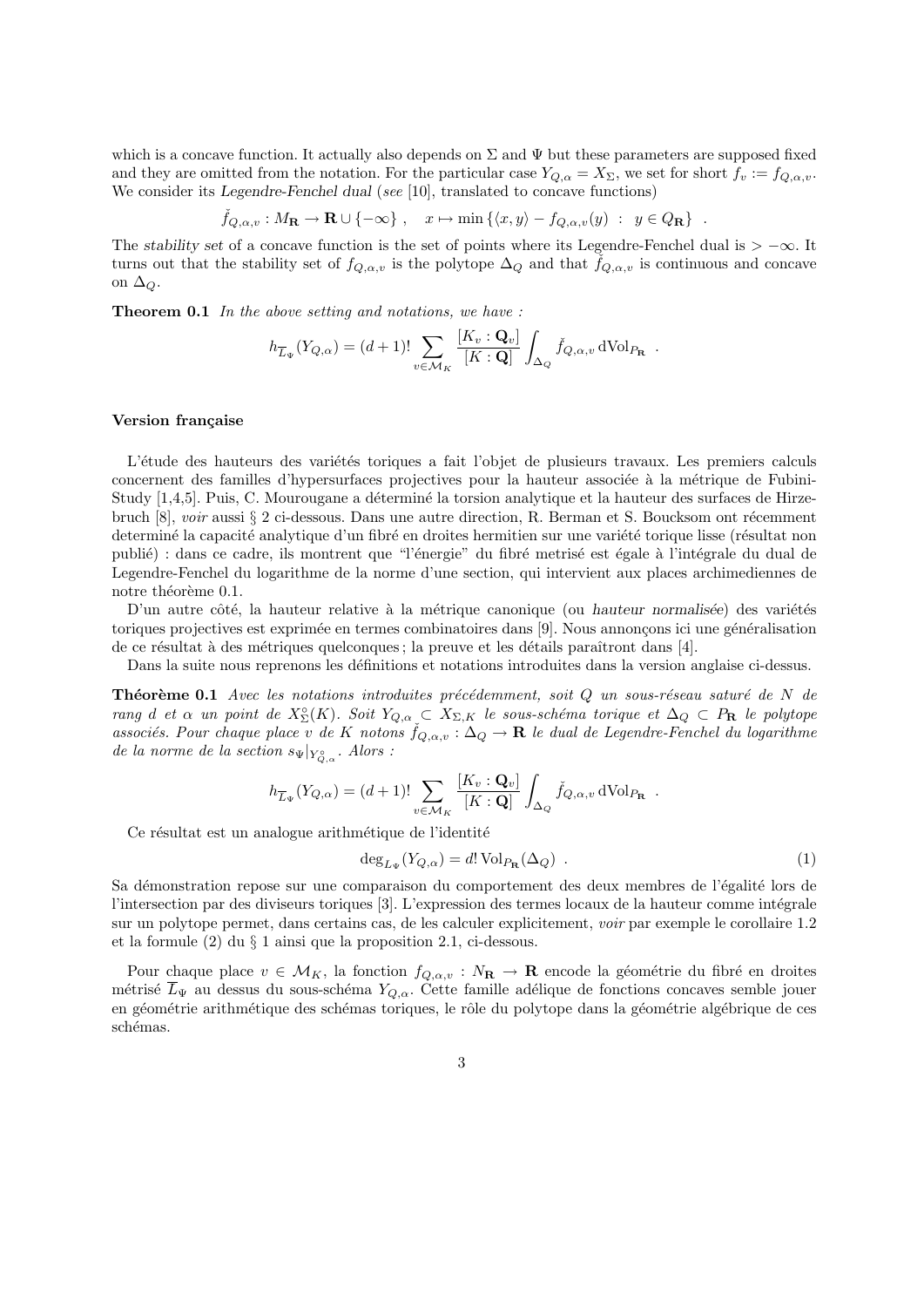Dans cette direction, nous montrons aussi que pour chaque place v, la fonction duale  $f_{Q,\alpha,v}$  donne la norme du supremum des sections monomiales :  $||s||_{v,\text{sup}} := \sup_{x \in Y_{Q,\alpha}(\mathbf{C}_v)} ||s(x)||$ . Rappelons que ces sections monomiales entières du fibré en droites  $\overline{L}_{\Psi}|_{Y_{Q,\alpha,v}}$  correspondent aux points de polytope  $\Delta_{\Psi} \cap M$ .

**Proposition 0.2** Pour  $a \in \Delta_{\Psi} \cap M$ ,  $s_a$  la section monomiale associée et v une place de K on a  $\log ||s_a||_{v,\text{sup}} = \dot{f}_{Q,\alpha,v}(a).$ 

## 1. Hauteurs des courbes toriques projectives

Dans ce paragraphe, nous explicitons et précisons les résultats précédents pour les sous-schémas toriques de l'espace projectif. Pour  $n \geq 1$  on désigne par  $e_1, \ldots, e_n$  la base standard de  $\mathbb{R}^n$ . Considérons l'éventail  $\Sigma_n \subset N_{\mathbf{R}} = \mathbf{R}^n$  engendré par les vecteurs  $e_1, \ldots, e_n$  et  $-(e_1 + \cdots + e_n)$ , ainsi que la fonction support virtuelle  $\Psi_n : \mathbf{R}^n \to \mathbf{R}, u \mapsto \min\{0, u_0, \ldots, u_n\}.$  Ces données définissent l'espace projectif  $\mathbf{P}^n$  comme une variété torique munie du diviseur correspondant à l'hyperplan à l'infini. Le polytope associé est le simplexe standard  $S_n := \Delta_{\Psi_n} = \text{Conv}(0, e_1, \dots, e_n) \subset \mathbb{R}^n$ .

Considérons à présent une matrice  $A = (a_{i,j})_{i,j} \in \mathbf{Z}^{n \times d}$  telle que  $Q := A \cdot \mathbf{Z}^d \subset N = \mathbf{Z}^n$  soit un sous-module saturé de rang  $d$   $(0 \le d \le n)$ . La surjection  $\pi_Q : M_{\mathbf{R}} \to P_{\mathbf{R}} \simeq M_{\mathbf{R}}/Q_{\mathbf{R}}^{\perp}$  s'écrit donc :

$$
\pi_Q(x_1, ..., x_n) = \left( \sum_{i=1}^n a_{i,1} x_i, ..., \sum_{i=1}^n a_{i,d} x_i \right) .
$$

Pour un corps de nombres K et un point  $\alpha \in (\mathbf{P}^n)^{\circ}(K)$  on considère le sous-schéma torique associé  $Y_{Q,\alpha} \subset \mathbf{P}_{\mathbf{Z}}^n$ . Pour  $y \in Q_{\mathbf{R}}$  on a  $f_{Q,\alpha,v}(y) = f_v(y - \log|\alpha|_v)$  et l'ensemble de stabilité de  $f_{Q,\alpha,v}$  est le polytope  $\Delta_Q = \pi_Q(S)$ , image par  $\pi_Q$  du simplexe standard. La fonction  $\check{f}_{Q,\alpha,v}$  s'évalue via  $\check{f}_v$  de la manière suivante :

**Proposition 1.1** Avec les notations introduites, pour chaque  $v \in \mathcal{M}_K$  et  $x \in \Delta_Q$  on a :  $\check{f}_{Q,\alpha,v}(x) = \max{\{\check{f}_v(x') + \langle x', \log |\alpha|_v\}} : x' \in \pi_Q^{-1}(x)\}$ .

Munissons le fibré en droites universel  $O(1)$  de la métrique de Fubini-Study. Notons  $a_1, \ldots, a_n \in \mathbf{Z}^d$  $(resp. b_1, \ldots, b_d \in \mathbf{Z}^n)$  les vecteurs lignes (resp. colonnes) de la matrice A associée à Q. On a  $Q = A \cdot \mathbf{Z}^d =$  $\mathbf{Z}b_1 + \cdots + \mathbf{Z}b_d$  et on identifie  $P_\mathbf{R}$  à  $\mathbf{R}^d$  via la base  $(\check{b}_1, \ldots, \check{b}_d)$  duale de  $(b_1, \ldots, b_d)$ . Pour tout  $v \in \mathcal{M}_K$ , la fonction  $f_{Q,\alpha,v}$  s'écrit comme  $f_{Q,\alpha,v}(A \cdot z) = F_v(z)$  pour  $z \in \mathbf{R}^d$ , où :

$$
F_v(z) := \begin{cases} -\frac{1}{2}\log\left(1 + \sum_{i=1}^n |\alpha_i|_v^2 e^{-2\langle a_i, z\rangle}\right) & \text{si } v \text{ est archimédienne} \\ \min_{i=1,\dots,n} (0, \langle a_i, z\rangle + \log |\alpha_i|_v) & \text{si } v \text{ est finie} \end{cases},
$$

Pour  $1 \leq j \leq d$ , posons

$$
H_{j,v}(z) := \frac{\partial F_v}{\partial z_j}(z) \ , \quad G_v(z) := F_v(z) - \sum_{j=1}^d z_j H_{j,v}(z) \ ,
$$

de sorte que lorsque v est archimédienne,  $H_{1,v}(z)\check{b}_1 + \cdots + H_{d,v}(z)\check{b}_d$  paramètre  $\Delta_Q \subset P_\mathbf{R}$ , tandis que lorsque v est finie c'est une fonction en escalier sur  $\mathbb{R}^d$  à valeurs dans  $\Delta_Q$ . Dans ce dernier cas, le point  $H_{1,v}(z)\check{b}_1+\cdots+H_{d,v}(z)\check{b}_d$  est le barycentre du sous-polytope de  $\Delta_Q$  associé à l'angle du graphe de  $f_{Q,\alpha,v}$ en  $z_1b_1 + \cdots + z_d b_d$ . Dans tous les cas, on a  $G_v(z) = f_{Q,\alpha,v}(H_{1,v}(z), \ldots, H_{d,v}(z))$  et on notera  $dH_{j,v}$  les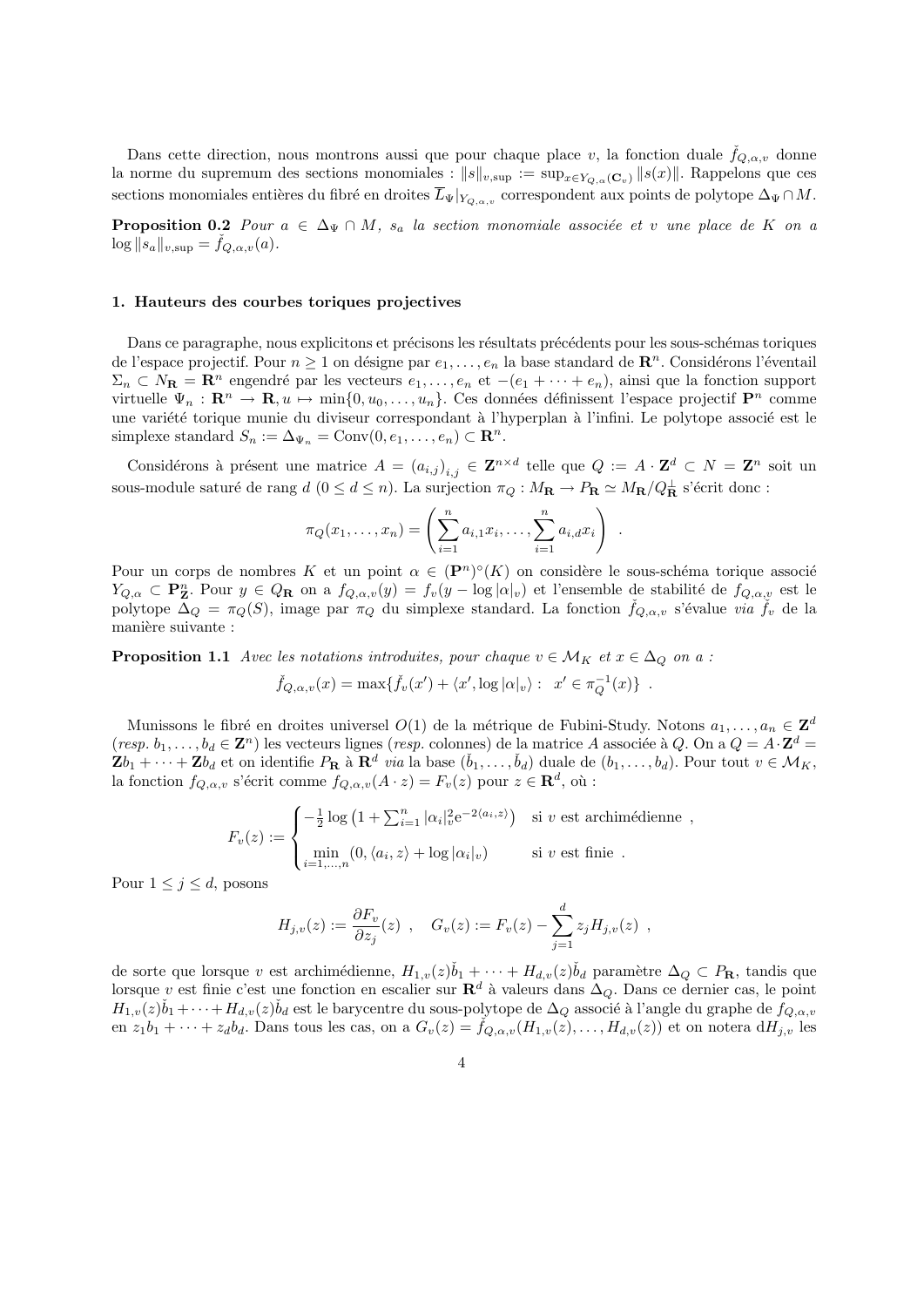courants dérivés. Le corollaire suivant est une reformulation équivalente du théorème 0.1 pour la hauteur relative à la métrique de Fubini-Study des schémas toriques projectifs.

Corollaire 1.2 La hauteur de  $Y_{Q,\alpha}$  relative à la métrique de Fubini-Study est

$$
h_{\overline{L}_{\Psi}}(Y_{Q,\alpha}) = (d+1)! \sum_{v \in \mathcal{M}_K} \frac{[K_v : \mathbf{Q}_v]}{[K : \mathbf{Q}]} \int_{\mathbf{R}^d} G_v \, dH_{1,v} \wedge \cdots \wedge dH_{d,v} .
$$

Dans le cas des courbes  $(d = 1)$ , les intégrales du corollaire 1.2 ci-dessus s'explicitent. Notons  $E_v \subset \overline{\mathbf{Q}}_v$ l'ensemble des racines (répétées autant de fois que leur multiplicité) du polynôme  $1 + \alpha_1 x + \cdots + \alpha_n x^{a_n}$ si v est finie et de celles du polynôme  $1 + |\alpha_1|_v^2 x + \cdots + |\alpha_n|_v^2 x^{a_n}$  si v est archimédienne. Alors, posant pour  $(\xi, \xi') \in E_v^2$ :

$$
\eta_v(\xi,\xi') := \begin{cases} \max(0,\log|\xi/\xi'|_v) & \text{si } v \text{ est finie }, \\ \frac{1}{4} \cdot \frac{\xi+\xi'}{\xi-\xi'} \cdot \log(\xi/\xi') & \text{si } v \text{ est archimédienne et } \xi \neq \xi' , \\ 1/2 & \text{si } v \text{ est archimédienne et } \xi = \xi' , \end{cases}
$$

on obtient

$$
h_{\overline{L}_{\Psi}}(Y_{Q,\alpha}) = \sum_{v} \frac{[K_v : \mathbf{Q}_v]}{[K : \mathbf{Q}]} \sum_{(\xi,\xi') \in E_v^2} \eta_v(\xi,\xi') . \tag{2}
$$

Par exemple, on peut considérer la droite  $Q_{\mathbf{R}} \subset \mathbf{R}^n$  engendrée par le vecteur  $e_1 + 2e_2 + \cdots + n e_n$ . La sous-variété torique associée est la courbe normale rationnelle  $C_n \subset \mathbf{P}^n$  de degré n pour laquelle on a, dans les notations précédentes,  $(a_1, \ldots, a_n) = (1, 2, \ldots, n)$  et  $(\alpha_1, \ldots, \alpha_n) = (1, \ldots, 1)$ . On déduit de la formule (2) l'expression :

$$
h(C_n) = \frac{n}{2} + \pi \cdot \sum_{j=1}^{\lfloor n/2 \rfloor} \left( 1 - \frac{2j}{n+1} \right) \cot \left( \frac{\pi j}{n+1} \right) \in \frac{n}{2} + \pi \cdot \overline{\mathbf{Q}} . \tag{3}
$$

#### 2. Hauteurs des fibrés toriques

Il s'agit des schémas du type  $\mathbf{P}(E) \to \mathbf{P}_{\mathbf{Z}}^n$ , fibré projectif des quotients de rang 1 du fibré vectoriel

$$
E:=O_{\mathbf{P}_{\mathbf{Z}}^n}(a_0)\oplus O_{\mathbf{P}_{\mathbf{Z}}^n}(a_1)\oplus\cdots\oplus O_{\mathbf{P}_{\mathbf{Z}}^n}(a_r)\longrightarrow\mathbf{P}_{\mathbf{Z}}^n
$$

pour  $a_0, a_1, \ldots, a_r \in \mathbb{Z}$  donnés. Un tel fibré projectif  $P(E)$  est un schéma torique lisse et propre sur Spec(Z), de dimension relative  $n+r$ , voir [6, p. 42]. Le cas particulier  $n = r = 1$  corresponds aux surfaces de Hirzebruch : on a  $\mathbf{P}(O_{\mathbf{P}_{\mathbf{Z}}^1}(a_0) \oplus O_{\mathbf{P}_{\mathbf{Z}}^1}(a_1)) \simeq \mathbf{P}(O_{\mathbf{P}_{\mathbf{Z}}^1}(0) \oplus O_{\mathbf{P}_{\mathbf{Z}}^1}(a_1 - a_0)) = \mathcal{H}_{a_1 - a_0}$ .

Considérons le diviseur de Cartier  $D := a_0D_0 + D_1$  de  $P(E)$ , où  $D_0$  désigne l'image inverse dans  $P(E)$ de l'hyperplan à l'infini de  $\mathbf{P}_{\mathbf{Z}}^n$  et  $D_1 := \mathbf{P}(0 \oplus O(a_1) \oplus \cdots \oplus O(a_r))$ . Le fibré en droites associé est le fibré tautologique de  $P(E)$ , noté  $O_{P(E)}(1)$ . Ce fibré est naturellement muni d'une métrique équivariante  $|| \cdot ||$  qui est induit par la somme orthogonale des métriques de Fubini-Study sur les facteurs  $O(a_i)$ . La fonction associée à ce diviseur et à cette métrique s'explicite alors comme

$$
f_{\infty}: \mathbf{R}^{n+r} \to \mathbf{R}
$$
,  $(u, v) \mapsto -\frac{1}{2} \log \left( \left( 1 + \sum_{i=1}^{n} e^{-2u_i} \right)^{a_0} + \sum_{j=1}^{r} e^{-2v_j} \left( 1 + \sum_{i=1}^{n} e^{-2u_i} \right)^{a_j} \right)$ .